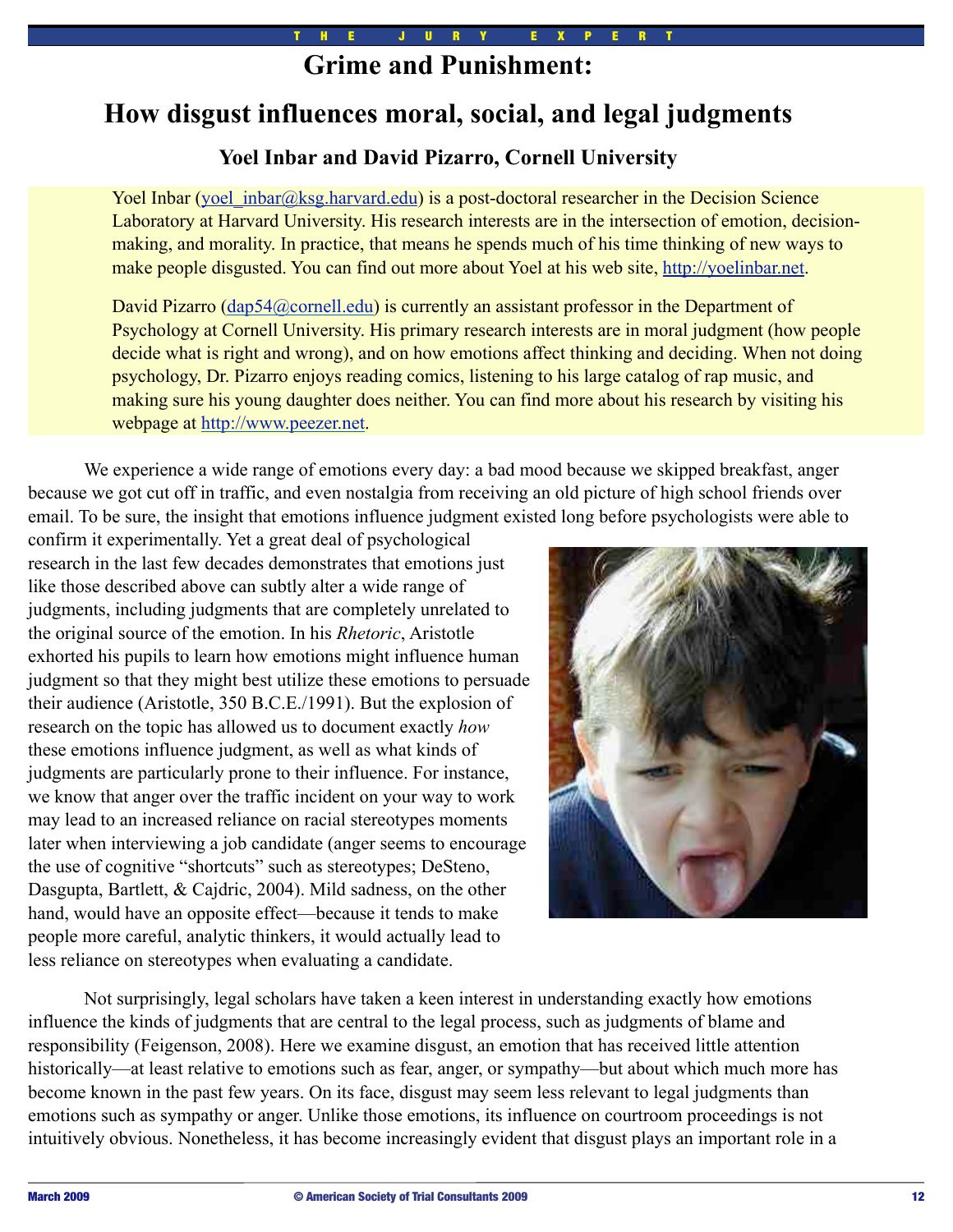much wider set of social and moral judgments than was once believed. This article sheds light on what disgust is, how it influences judgments, and why legal scholars, judges, and attorneys should pay attention to it.

## *What is disgust?*

Imagine coming across a putrid piece of meat, or walking into a public bathroom stall only to find that the previous occupant did not bother to flush. Chances are that in just one sentence we made you experience, at the very least, a mild disgust response. But why do we have a disgust reaction in the first place, and why do those particular things seem so good at eliciting it? Most psychologists consider disgust to be a *basic* emotion. Basic emotions are thought to be part of our evolutionary heritage: they are present in all cultures (even though the situations evoking them and the acceptability of displaying them may vary); they are accompanied by characteristic facial expressions that are widely recognizable by other people; and they emerge predictably at around the same age in normally developing children (Ekman, 1994). Most importantly, these emotions are thought to have evolved to fulfill specific functions that aided in the survival of our ancestors. Fear, for instance, most likely evolved because those organisms that felt fear possessed a distinct survival advantage over those that did not (among other things, fear would motivate a quick escape from predators).

Disgust most likely played just as important a role in human survival. The psychologist Paul Rozin and his colleagues have argued that disgust prevented our ancestors from eating (or even approaching) things that might have made them physically ill or even killed them (Rozin, Haidt, & McCauley, 2000). As evidence for this claim one need only look at the sorts of things that tend to make us easily disgusted. Humans across all cultures find certain things—rotten meat, fecal matter, blood—especially disgusting, most likely because these are the very kinds of things that increase our risk of being exposed to harmful pathogens if consumed or even touched. Consistent with this contamination account, the facial expression characteristic of disgust—withdrawal of the upper lip, thrusting out of the tongue, and wrinkling of the nose—may have its origins in the adaptive action of expelling noxious food from the mouth and shrinking the nasal passages in order to prevent pathogens from entering (Susskind et al., 2008). And, of course, vomiting—the utmost expression of disgust as well as one of its most reliable elicitors—purges potentially harmful matter from the digestive tract. This basic disgust reaction to noxious stimuli is what researchers have come to refer to as "core" disgust—the disgust that is tied to those elicitors that signal the possibility of contamination. Importantly, as was perhaps made evident from the first sentence of this section, disgust is extremely easy to elicit. One need only show a picture of an unflushed toilet or of maggots feeding on putrid meat in order to observe a full-blown disgust reaction in the audience. This makes sense—just like seeing a predator and fleeing due to fear, the ability to make a quick determination that an object is a potential contaminant would be quite advantageous.

### *How does disgust affect judgments?*

While disgust has its origins in avoiding and expelling dangerous substances, recent research has demonstrated that it has extended its reach beyond the domain of physical contamination and made its way into our social and (especially) our moral judgments. A fair amount of research is converging on the conclusion that feeling core disgust seems to make us harsher moral judges, even when the person or action we're judging has nothing to do with the thing that originally disgusted us. Another source of evidence that disgust has moved beyond physical contamination and into the domain of morality comes from findings that physical contaminants are no longer the only elicitors of disgust. Moral misdeeds that do not involve any literal threat of contamination seem to be reliable elicitors of the very same disgust emotion that was once probably only elicited by contaminants like feces and rotting meat. Indeed, our everyday language points to this expanded sense of "moral" disgust—many immoral behaviors are said to be "disgusting," "revolting," or "stomach-turning" —and calling something disgusting is a powerful way of expressing one's moral disapproval. We now turn to evidence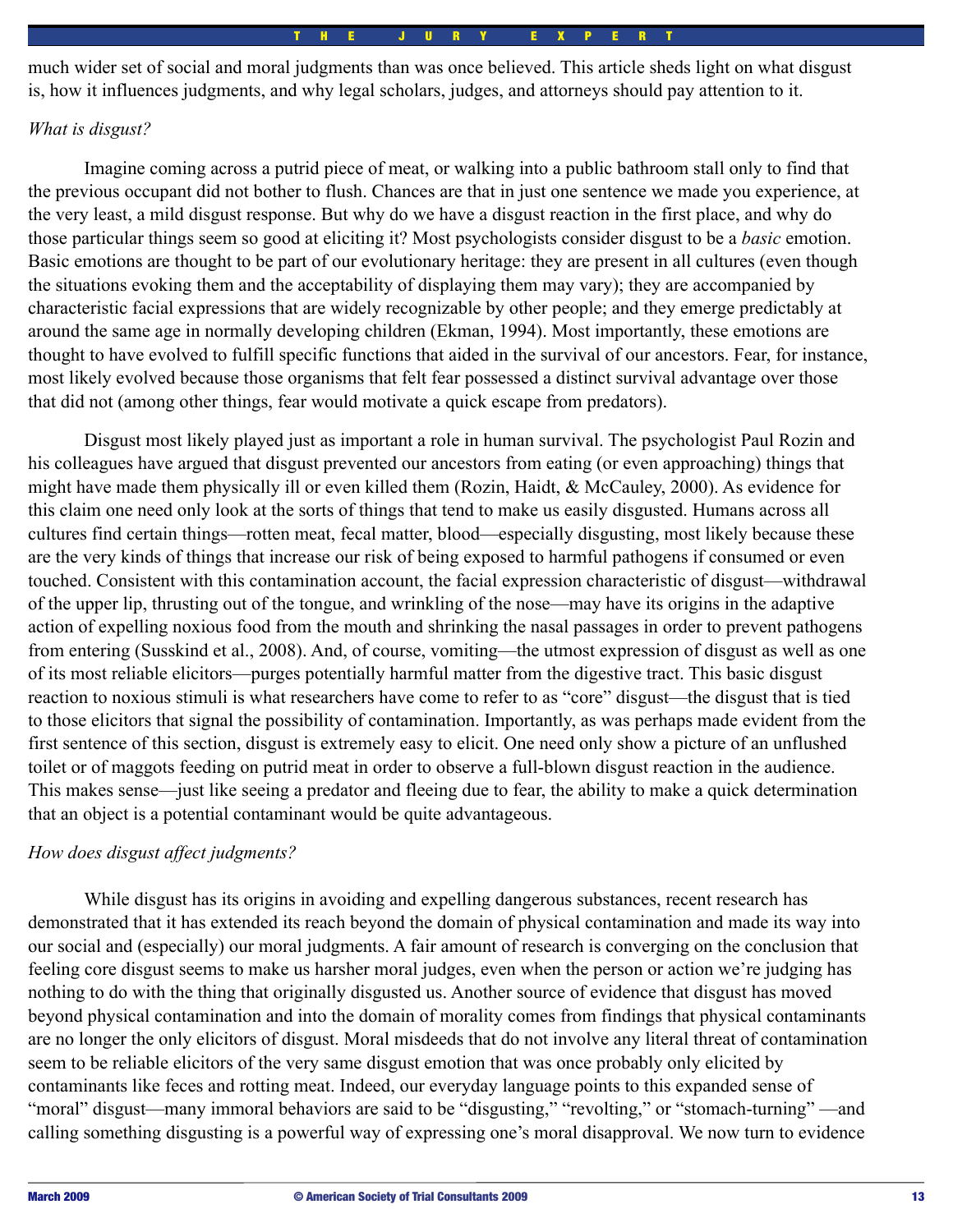#### E J U R Y E

of two ways in which disgust seems related to moral judgments—as a cause of moral harshness and as the result of moral infractions.

Evidence for the influence of core disgust on moral judgments comes from recent studies utilizing experimental manipulations of disgust and its influence on subsequent judgments, as well as from studies looking at individual differences in the proneness to experience core disgust in everyday life. For instance, in one recent experiment researchers investigated whether a subtle disgust manipulation would affect subsequent, unrelated moral judgments. Under hypnosis half of the participants in the study (who had been pre-selected because they were particularly prone to being hypnotized) were given a posthypnotic suggestion to feel a "brief pang of disgust" when they read



the word "often", while the other half were given the same suggestion when they read the word "take"*.*  Participants were further told that they should forget these instructions upon being woken from hypnosis. All subjects then read descriptions of immoral behaviors (for example, a congressman who takes bribes from tobacco lobbyists), and were asked to indicate how morally wrong they believed the behavior to be. These descriptions contained *either* the word "often," or the word "take." Subjects who were hypnotized to feel a flash of disgust at the word "take" found the behavior described in the "take" stories to be more immoral—as well as more disgusting. The opposite was true for subjects hypnotized to feel disgusted by the word "often" they found the "often" stories to be more immoral and disgusting (Wheatley & Haidt, 2005). In another study, participants seated at a dirty desk made harsher moral judgments (doling out more blame to individuals who had committed fairly minor moral infractions) than those seated at a clean desk (Schnall, Haidt, Clore, & Jordan, 2008).

This "moral harshness" effect from feeling disgust may be especially easy to induce when making moral evaluations of certain issues or groups of individuals (such as issues pertaining to sexuality which may be seen as mildly disgusting to begin with). For instance, in a recent study conducted in our lab at Cornell, we found that people reported more negative evaluations of gay men and lesbians when there was a noxious odor in the room than when there was no such odor present (Inbar, Pizarro, & Bloom, 2009). However, the presence of the foul odor did not affect a variety of other social/political judgments.

 Another source of evidence that core disgust can shape moral judgment comes from correlational studies that measure individual differences in the propensity to experience disgust—so-called "disgust sensitivity" (Haidt, McCauley, & Rozin, 1994). In a series of studies conducted in our lab, we have found that individuals high in disgust sensitivity are more likely to hold the sorts of moral beliefs that are characteristic of political conservatism (e.g., these participants are more likely to be pro-life and opposed to gay marriage; Inbar, Pizarro, & Bloom, 2008). In addition, even when participants explicitly report that they are not morally opposed to homosexuality (as is true of many of the college students that attend our University), those participants higher in disgust sensitivity are more likely to display anti-gay attitudes when using implicit measures of attitudes (i.e., measures that do not rely on the explicit reports from participants, such as the Implicit Association Test; Inbar, Pizarro, Knobe, & Bloom, in press).

 Yet another source of evidence implicating disgust in moral judgment comes from findings that disgust is elicited by moral infractions that have little to do with the elicitors of core disgust, such as when people claim to be disgusted by pedophiles, sociopaths, or lawyers (present readership excluded). One obvious question is whether this disgust response is actually the same emotional response as the disgust response to physical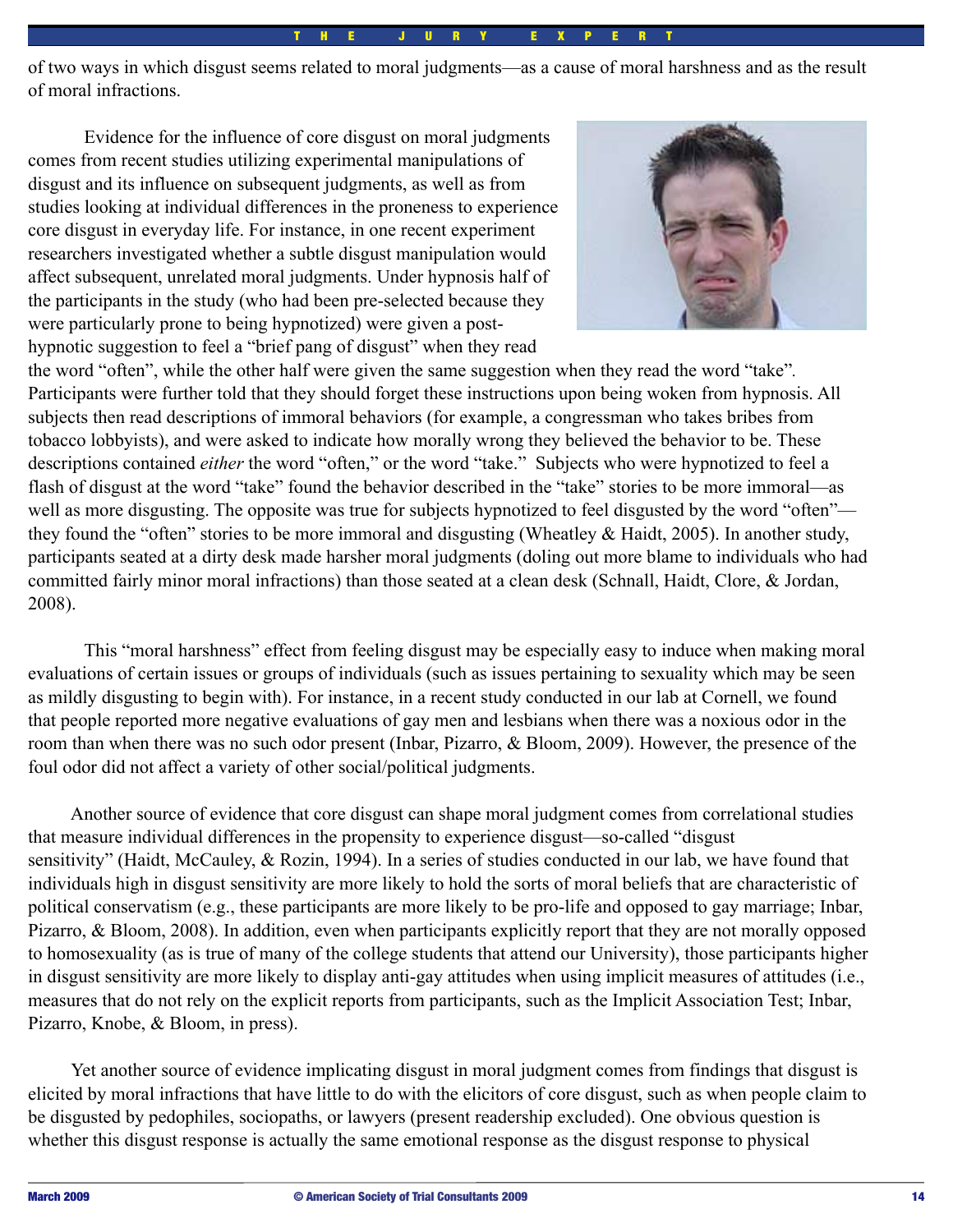#### H E J U R Y E X P E

contaminants. Recent studies suggest that it is indeed the same response; there seem to be overlapping physiological mechanisms for both moral and "core" disgust reactions. For instance, studies looking at brain activity in participants who contemplate morally disgusting acts compared to contemplating elicitors of core disgust have demonstrated substantial overlap in the brain regions activated for both (Moll et al., 2005). Similarly, in a recent study investigators demonstrated that the same facial muscles that are activated in response to the oral ingestion of bitter substances and in response to core disgust elicitors (the levator labii muscles that underlie the lip curl and nose wrinkle characteristic of the disgust facial expression) are also activated when participants feel morally slighted (in this case, when receiving unfair monetary offers from another participant in an economic game designed to have clear fair and unfair options; Chapman, Kim, Susskind, & Anderson, 2009).

But although disgust is likely involved in a wide variety of moral judgments, the psychologist Jonathan Haidt has argued that it is especially implicated in the condemnation of actions violating the moral norm of *purity.* Behaviors that are seen as degrading, defiling, or unnatural reduce purity and evoke disgust in the observer; they are thus often seen as immoral even if they do not cause harm oneself or others. This belief seems to be especially strong among social conservatives: self-described conservatives surveyed by Haidt and Graham (2007) were more likely than self- described liberals to agree that whether "someone did something disgusting" was quite relevant to deciding that an action was right or wrong, and were also more likely to view "harmless" violations of the purity norm to be immoral.

### *Disgust in the courtroom*

So what does this mean for the trial attorney or jury consultant? Aside from the obvious prescription to ensure that the jury deliberation room is not filthy, lest the jurors become harsher, there are a few key areas where disgust is likely to be of special concern.

### **1. Disgust sensitivity in jury selection***.*

For cases dealing with behaviors that might be seen as violating norms of purity, disgust might be quite important. In particular, individuals who are high in disgust sensitivity may be more likely to view these sorts of behaviors as immoral and to seek to punish the perpetrators. Consider Joanne Webb, a Texas woman who was charged under obscenity laws for selling (and explaining the use of) a vibrator to two undercover detectives posing as a couple attending a private "passion party." A passion party is similar to a Tupperware party, except that the goods on offer are sex toys rather than storage ware (Herald, 2003). According to a moral view that places a strong emphasis on purity, selling sex toys, even to mentally competent adults, could be seen as degrading, defiling and thus immoral. A juror who is especially sensitive to disgust, and thus more likely to find purity violations offensive, would be more likely to convict in such a case (Webb was ultimately acquitted).

A potential juror's disgust sensitivity might be assessed by a short questionnaire during voir dire. See, for example, the Disgust Sensitivity Scale (short form) developed by Jon Haidt and colleagues (Haidt, McCauley, & Rozin, 1994). (Some of the items on this scale are quite graphic and, depending on the standards of the community might be considered offensive). If the administration of a jury questionnaire is not possible, demographic variables may be used instead—as mentioned earlier, conservatives are, on average, more disgust sensitive, as are lower-income individuals. While these relationships are reliable, they are statistically small and caution should be used when inferring disgust sensitivity from these (or, indeed, any) demographic characteristics.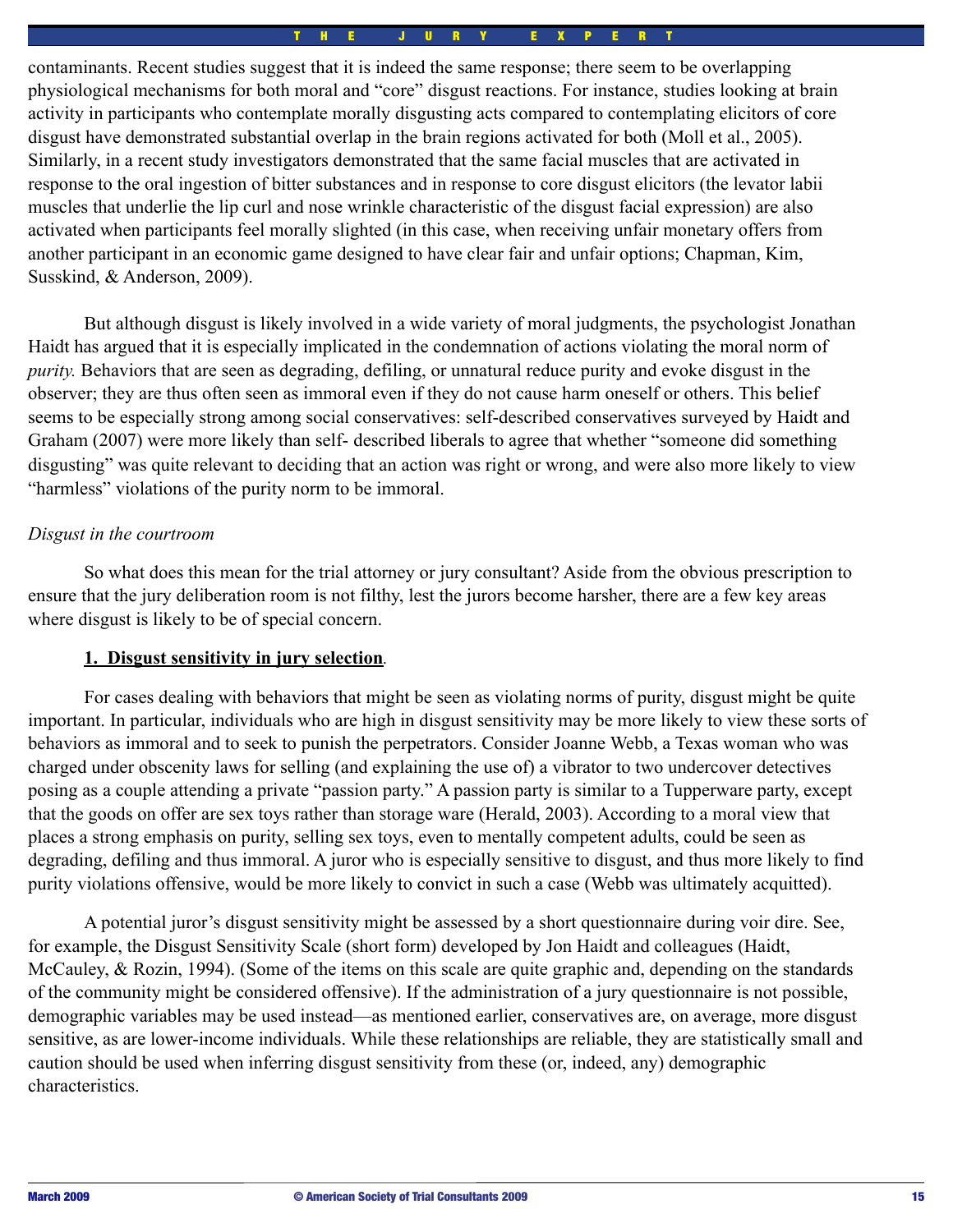### **2. Tort cases involving perceptions of greed or excess.**

Recently, former Merrill Lynch CEO John Thain was revealed to have paid out billions in bonuses to employees, even as the firm floundered under a mountain of bad investments and was on the verge of a taxpayer-backed takeover by Bank of America. It also became known that while Merrill was incurring enormous losses, Thain spent several million dollars decorating his office, including \$85,000 for a rug, and \$35,000 for a "commode on legs". These revelations were widely met with outrage and disgust by the press and public—news stories literally described Thain's behavior as "disgusting" ("Billions of Taxpayer Dollars Flushed Down John Thain's 35K Commode"). Granted that paying out large bonuses and expensively redecorating one's office as one's company loses billions is morally blameworthy as opposed to simply stupid and feckless, why react with disgust and not anger? Haidt and Graham (2007) argue that the concept of moral purity involves more than physical and sexual propriety—it also entails an obligation to act in a way that is not greedy, grasping or venal. Thus, greed and (metaphorical or literal) gluttony evoke disgust and moral condemnation. The thought of Thain and his traders "gorging themselves at the trough" even as the world financial system teetered is a powerful disgust elicitor, and an equally powerful motivation to seek retribution.

This sort of reaction need not be limited to billionaire CEOs. For example, in her response to Bryan Koenig's "Do Conservatives and Liberals Punish Differently?" in the November 2008 issue of *The Jury Expert*, Jan Spaeth recounts the story of "Jennifer," a woman who was verbally promised \$2 million for her part in successfully growing a \$100 million company over 10 years, then was fired with nothing. Spaeth points out that mock jurors polled by her company found it offensive and immoral that the company's owners had profited so richly while failing to pay Jennifer what they had promised.

We agree with Spaeth's analysis, and attorneys on both sides of civil suits in which defendants could be seen to have acted greedily or gluttonously should be aware of the role that disgust can play in moral condemnations of such behavior. Plaintiffs' attorneys should make every effort to play up greedy or excessive behavior on the part of defendants (for example, an attorney representing shareholders in a suit against Merrill Lynch would do well to emphasize Thain's obscenely expensive commode); while defendants' attorneys should do their utmost to emphasize the abstemious and restrained aspects of their clients' character (perhaps Thain



always flew coach?).

### **3. Parties belonging to outgroups seen as foreign, strange, or dirty.**

One extension of the view of disgust as preventing us from engaging in behaviors that could lead to contamination or contagion is that beyond applying to foodstuffs or contaminants, disgust has also played a role in motivating us to avoid people and groups who were seen as carrying a risk of contagion. This view of disgust as a "behavioral immune system" (Schaller & Duncan, 2007) implies that members of groups that are perceived as foreign, strange, or norm-violating —especially in their physical cleanliness, food preparation, and sexual behavior should elicit feelings of disgust and a motivation to avoid contact. At some time during our evolutionary history, proponents of this view argue, avoiding unfamiliar groups (and any pathogens they may have carried) conferred a survival benefit on our ancestors, but now this once-useful avoidance mechanism overfires, causing us to shun groups and people inappropriately and unfairly.

This disgust-motivated avoidance tendency could apply to defendants or victims in criminal cases, or to plaintiffs or defendants in civil cases. Any individual seen as belonging to a group viewed as strange, foreign, or "dirty" is at risk for evoking a disgust response, and for the reduced moral sympathy that it may entail. So, for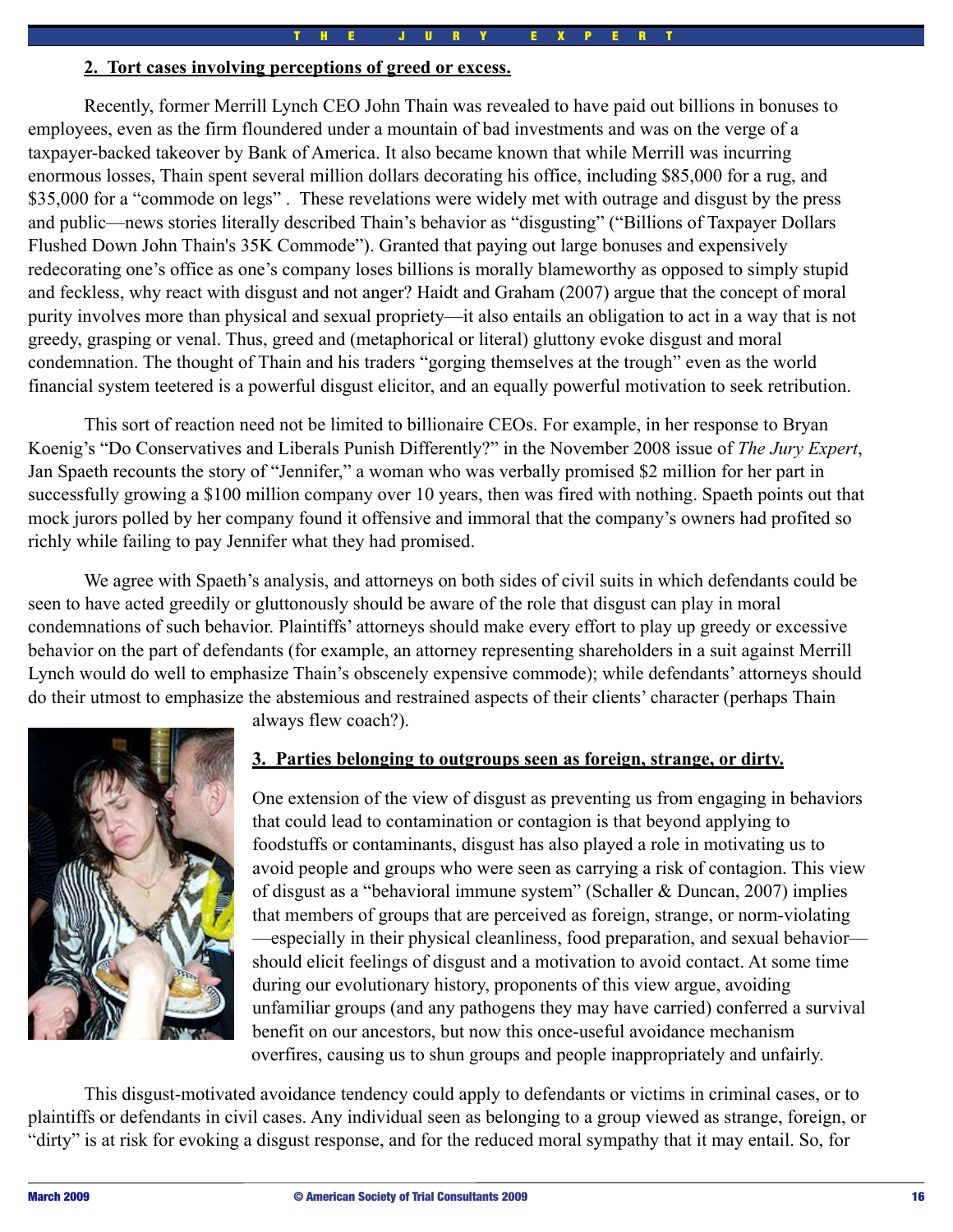example, a victim seen as belonging to a despised outgroup would elicit reduced sympathy (as in, for example, cases of assault against gay men and lesbians in which perpetrators are punished lightly if at all). A *perpetrator*  belonging to such an outgroup would likely elicit greater moral blame and harsher punishment. The suffering of plaintiffs belonging to such an outgroup would be less consequential to jurors—and so on. Attorneys representing members of such groups should take pains to emphasize the similarities between the individual and members of the jury. In the case of individuals belonging to foreign groups, similarities between cultural practices of the group and American culture should be emphasized. In the case of stigmatized minorities, special emphasis should be placed on those universal human qualities—family, pursuit of happiness, essential rights that the individual shares with jury members. The idea is to "de-otherise" the individual—to the extent that jury members can put themselves in the other person's shoes, their empathy for him or her will be increased (Batson et al., 1997). There should be care to ensure that the opposing counsel are not using these factors in their favor by highlighting the exoticism, unfamiliarity, or dirtiness of outgroup members, as we suspect that this strategy would be quite effective.

### *Coda: Should disgust play a role in the law?*

Infusing moral values into science is often considered one of the worst "sins" a scientist can commit. In studying moral psychology it is especially necessary to maintain an objective stance in order to arrive at an accurate descriptive account of how morality works; we are interested in how and why people make moral judgments, not how they *should* make moral judgments (that is the business of moral philosophers, after all). Nonetheless, it is difficult not to chime in to the already widely debated question of whether moral or legal judgments should be influenced by the emotion of disgust. Unlike the emotion of empathy, which is prototypically elicited by the suffering of others and is considered by many to be the cornerstone of human morality, the origins of disgust have little to do with morality and a lot to do with avoiding physical illnesses. Nonetheless, for better or worse, it has been "borrowed" by the moral domain and most likely will not disappear from its role as moral emotion anytime soon. Some ethicists have argued that disgust is an appropriate cue that something is morally wrong (most notably the ethicist Leon Kass (1997), who famously described individuals not moved by disgust at human cloning as "shallow souls" who have "forgotten how to shudder").

Without taking a firm stance on the topic, what we can say as psychologists is this—disgust most likely evolved as a response to physical contamination, it leads to harshness in the moral domain whether or not the disgust has anything to do with the person or practice being evaluated, and it is often associated with a decrease in sympathy and a disdain for outgroups that are likely to be seen as especially dirty or different. As Martha Nussbaum has pointed out in her treatment of the topic, "… throughout history, certain disgust properties sliminess, bad smell, stickiness, decay, foulness — have repeatedly and monotonously been associated with... Jews, women, homosexuals, untouchables, lower-class people — all of those are imagined as tainted by the dirt of the body." (Nussbaum, 2001, pg. 347). Indeed, one need only look at wartime propaganda to see how effective disgust can be at making it easy to view the enemy as less than human. Whether or not moral disgust can be of value in keeping people from committing unethical deeds remains an open question, but given the amount of damage disgust is capable of inflicting on innocent people, at the very least it seems as if we should be careful to monitor its influence in the courtroom, in public policy decisions, and in our everyday interactions with others.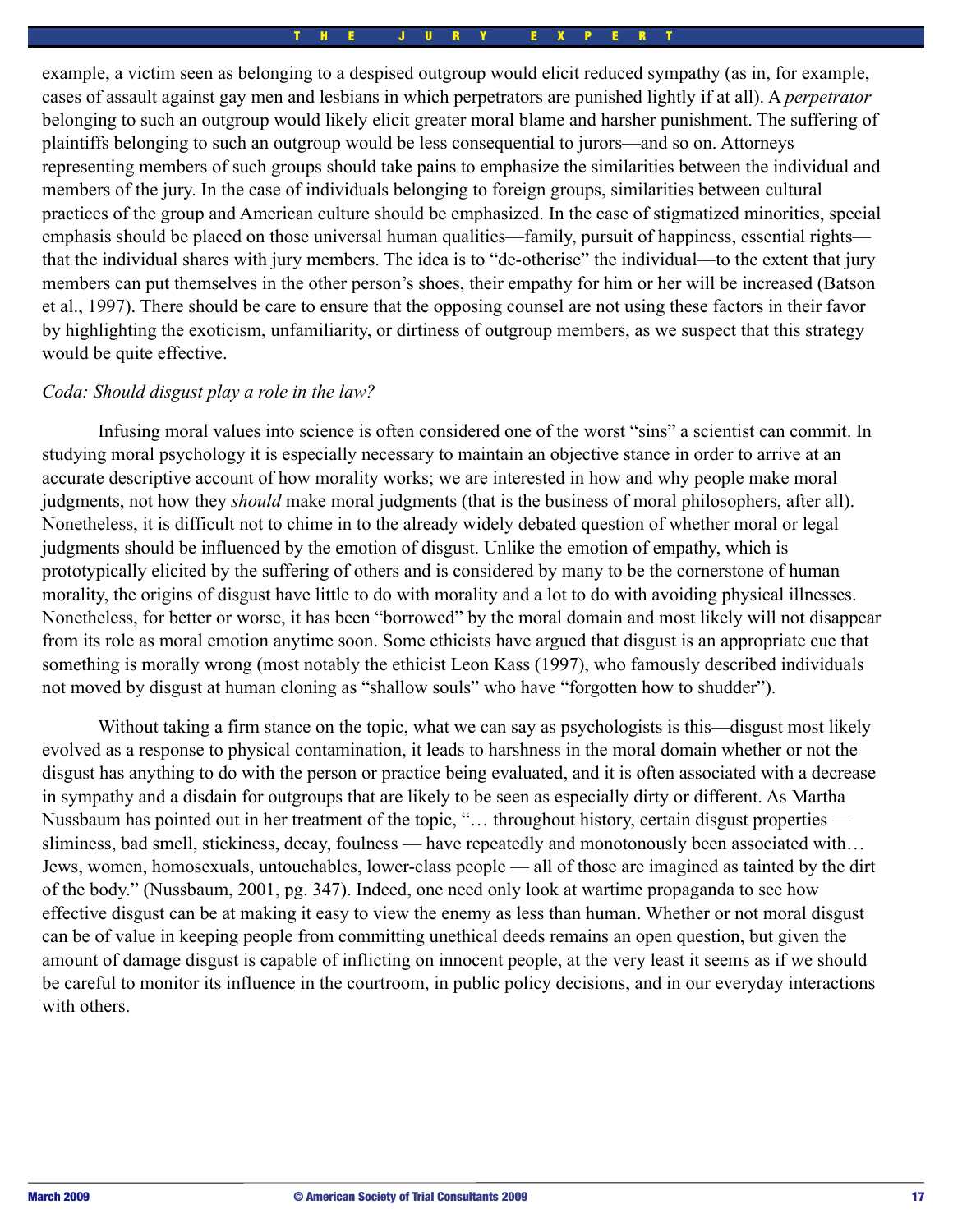### **References**

- Aristotle. (350 B.C.E./1991). On Rhetoric. Trans. George Kennedy. New York: Oxford Publishing.
- Batson, C. D., Sager, K., Garst, E., Kang, M., & Dawson, K. (1997). Is empathy-induced helping due to self-other merging? *Journal of Personality and Social Psychology, 73*, 495-509.
- Chapman, H. A., Kim, D. A., Susskind, J. M., & Anderson, A. K. (2009) In bad taste: Evidence for the oral origins of moral disgust. *Science*, *323*, 1222-1226.
- DeSteno, D., Dasgupta, N., Bartlett, M. Y., & Cajdric, A. (2004). Prejudice from thin air: The effect of emotion on automatic intergroup attitudes. *Psychological Science, 15*, 319-324.
- Ekman, P. (1994). All emotions are basic. In R. J. Davidson & P. Ekman (Eds.), *The Nature of Emotion: Fundamental Questions* (pp. 15-19). New York, NY: Oxford University Press.
- Feigenson, N. (2008). Emotional influences on judgments of legal blame: How they happen, should they happen, and what to do about it. Unpublished manuscript.
- Haidt, J., & Graham, J. (2007). When morality opposes justice: Conservatives have moral intuitions that liberals may not recognize. *Social Justice Research, 20*, 98-116.
- Haidt, J., McCauley, C., & Rozin, P. (1994). Individual differences in sensitivity to disgust: A scale sampling 7 domains of disgust elicitors. *Personality and Individual Differences, 16*, 701-713.
- Herald, M. (2004). A bedroom of one's own: Law and sexual morality after Lawrence v. Texas. *Yale Journal of Law & Feminism, 16*.
- Inbar, Y., Pizarro, D. A. & Bloom, P. (2009). Disgusting smells cause decreased liking of homosexuals. Manuscript submitted for publication.
- Inbar, Y., Pizarro, D., Knobe, J., & Bloom, P. (in press). Disgust sensitivity predicts intuitive disapproval of gays. *Emotion.*
- Kass, Leon R. (June 2, 1997). The wisdom of repugnance. *The New Republic, 216*.
- Moll, J., de Oliveira-Souza, R., Moll, F. T., Ignacio, F. A., Bramati, I. E., Caparelli-Daquer, E. M., & Eslinger, P. J. (2005). The moral affiliations of disgust: A functional MRI study. *Cognitive and Behavioral Neurology, 18*, 68-78.
- Nussbaum, M. C. (2001). *Upheavals of Thought: The Intelligence of Emotions*. New York: Cambridge University Press.
- Rozin, P., Haidt, J., & McCauley, C. R. (2000). Disgust. In M. Lewis & J. Haviland (Eds.) *Handbook of emotions* (2nd ed.), pp. 637-653. New York: Guilford Press.
- Schaller, M., & Duncan, L. A. (2007). The behavioral immune system: Its evolution and social psychological implications. In J. P. Forgas, M. G. Haselton, & W. von Hippel (Eds.), *Evolution and the Social Mind: Evolutionary Psychology and Social Cognition* (pp. 293-307). New York: Psychology Press.
- Schnall, S., Haidt, J., Clore, G. L., & Jordan, A. (2008). Disgust as embodied moral judgment. *Personality and Social Psychology Bulletin, 34*, 1096-1109.
- Susskind, J. M., Lee, D. H., Cusi, A., Feiman, R., Grabski, W., & Anderson, A. K. (2008). Expressing fear enhances sensory acquisition. *Nature Neuroscience, 11,* 843-850.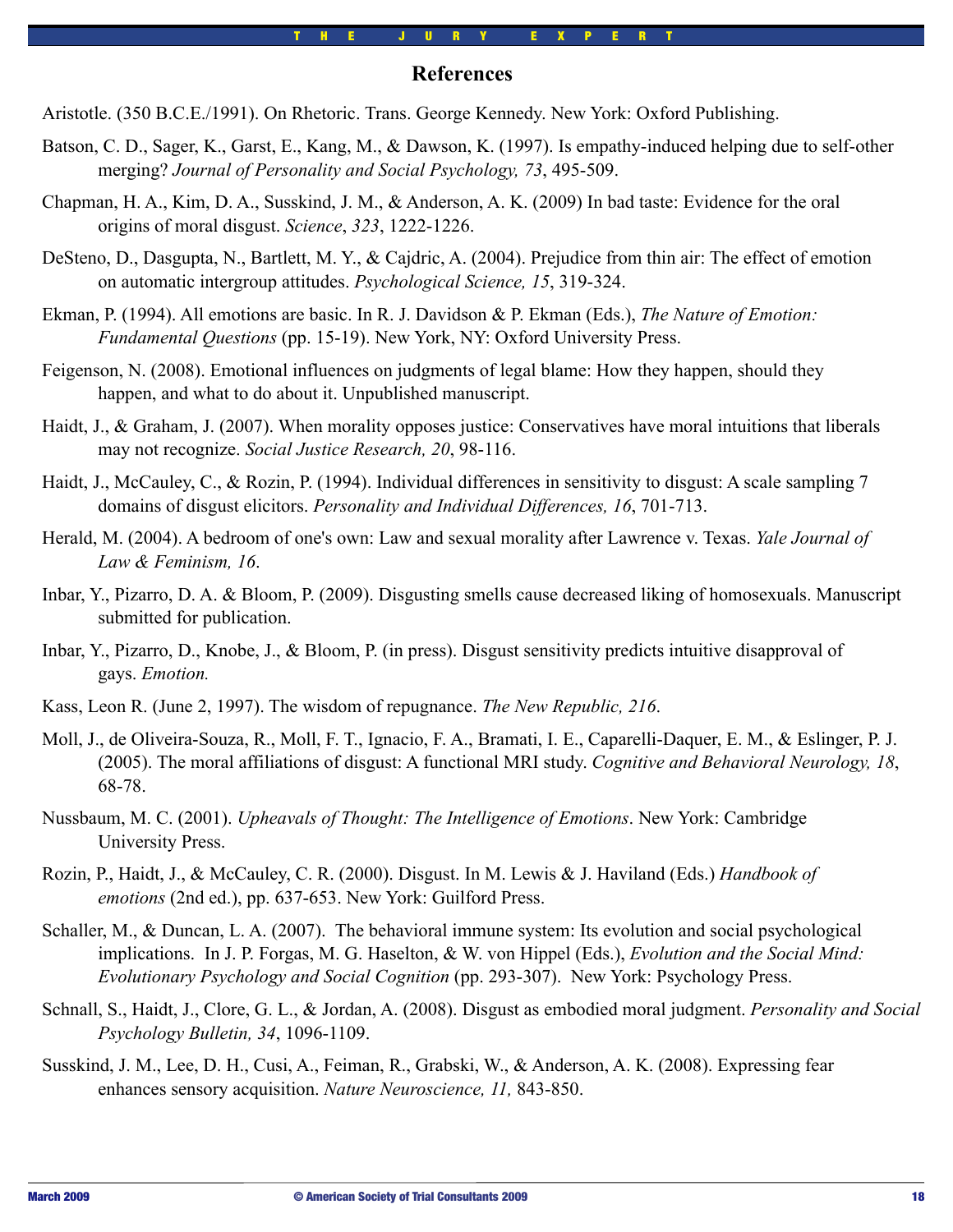Task, A. (2009). *Billions of Taxpayer Dollars Flushed Down John Thain's 35K Commode*. Retrieved February, 2009 from Yahoo! Finance Tech Ticker Web site: [http://finance.yahoo.com/tech-ticker/article/163151/](http://finance.yahoo.com/tech-ticker/article/163151/Billions-of-Taxpayer-Dollars-Flushed-Down-John-Thain%27s-35K-Commode) [Billions-of-Taxpayer-Dollars-Flushed-Down-John-Thain%27s-35K-Commode](http://finance.yahoo.com/tech-ticker/article/163151/Billions-of-Taxpayer-Dollars-Flushed-Down-John-Thain%27s-35K-Commode)

Wheatley, T., & Haidt, J. (2005). Hypnotic disgust makes moral judgments more severe. *Psychological Science, 16*, 780-784.

T H E J U R Y E X P E R T



We asked three experienced ASTC-member consultants to respond to Grime & Punishment and Charlotte (Charli) Morris, John McCabe and Holly VanLeuven swallowed hard and stepped up to the challenge.

# **Response to Grime & Punishment by Charli Morris**

 Charlotte A. (Charli) Morris, M.A**.** [\(cmorris35@nc.rr.com\)](mailto:cmorris35@nc.rr.com) is a trial consultant in Raleigh, North Carolina. She has worked on criminal and civil cases since 1993.

Most of the time when I read an interesting article about social science research like the work done by Inbar and Pizarro I am inclined to say, "*Yeah*, that makes sense." I like learning how things we may know intuitively or anecdotally can be measured, labeled, tested and explained. The research on disgust as an emotion with the power to punish strikes me this same way.

One memorable encounter with disgust in my work as a trial consultant came early, during my graduate school internship. I went with my fearless mentor Rebecca Lynn to visit the defendant who would face trial for statutory rape and child molestation of a woman who claimed that he'd sexually abused her when she was a child. There was no statute of limitations on rape and probably no limit on jurors' feelings of moral disgust toward sexual abuse.

I remember driving across the middle of Florida on a dark, stormy night and going into my first maximum-security prison. The first hour or so of conversation was unremarkable. But just before we left that night, Ms. Lynn asked him the following question:

"Mr. Doe, you're going into court tomorrow and the prosecutor is going to tell a room full of potential jurors that you molested your own daughters and one of their childhood friends. How does that make you feel, to know you're being accused of having sex with young girls?"<br>He paused for a thoughtful moment then responded "How young?"

He paused for a thoughtful moment then responded, "How young?"

But the article leaves me wondering how disgust operates in the variety of decision-making situations that fall outside the realm of the obviously disgusting (like maggots or child rape) and how broadly we can apply it to our casework. Take, for example, the suggested link between political conservatism and higher levels of disgust sensitivity. I have to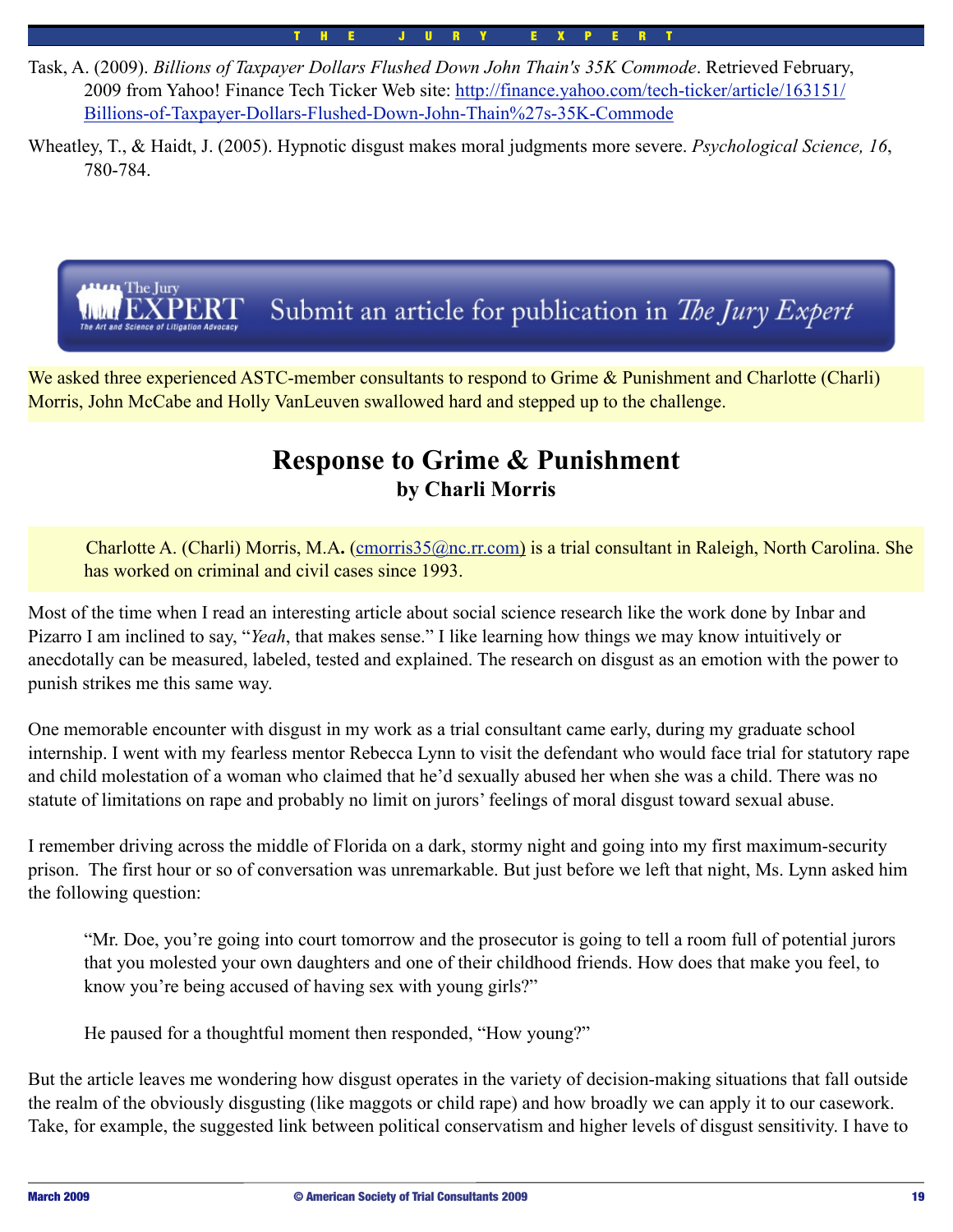wonder how that squares with water-boarding, sexual humiliation and other "interrogation techniques" made famous by the unabashedly self-described politically conservative former administration?

Likewise, Hurricane Katrina's effects on Louisiana were notably and visibly disgusting for its victims; we saw women and children wading through waist-deep water contaminated with raw sewage. Did the same conservative administration's high sensitivity to disgust keep them away from New Orleans at first? Or was this, in fact, a classic case of the "outgroup" response, stifling what should have otherwise been an immediate outpouring of sympathy and support?

I'm curious also about the cited studies that show feelings of anger or sadness can have significant effects on judgment. How lasting are those feelings and their effects? How does it work over the course of days and weeks in a typical civil trial? If a juror experiences road rage on the way to court on the first day of trial and you can pick up on that anger during jury selection, is that different from a fellow juror who experiences road rage on the way to court on the first day of deliberations? If so, is there anything at all that lawyers or trial consultants could do about the second situation?

I also wonder if the moral disgust factor is a moving target. Is it possible to know when we've collectively hit "rock bottom" and disgusting conduct starts to lose its nasty luster? When Enron happened people everywhere were outraged. What about now? Is it still possible to reach the same degree of moral disgust when we hear that Madoff made off with all that cash?

The Passion Party case provokes a similar question: Is it possible that disgust can be two things at once – "in the eye of the beholder" (like beauty) AND "you know it when you see it" (like pornography)? If so, a reliable measure of disgust sensitivity would indeed be a serious asset to have in supplemental jurors questionnaires as Inbar and Pizzaro suggest. I have doubts about the likelihood of its approval by the courts, given the authors' caveat that the Disgust Sensitivity Scale is "quite graphic" and may be offensive to some. It would be interesting to see, though, how such a scale could be modified and used as attorney-conducted voir dire.

I have also counseled attorneys to think about ways to desensitize jurors to facts that may elicit core or moral disgust (although I didn't know those terms at the time). I'd like to know if there is any empirical research to support the working hypothesis that if a party embraces the terrible photos of an accident or smoking hot documents, we can actually dial down the disgust response over time.

Similarly, in a recent case involving the carbon monoxide poisoning death of two electrical sub-contractors, the defendant property owner for whom the electrical work was being performed worried about how the gruesome details of their deaths would affect jurors' liability and damages findings. But we learned that when mock jurors were strategically focused (by us) on the men's own foreman and his choices on the job – the two employees were instructed to seal themselves in a room with tape and plastic while they cut with a gas-powered concrete saw without the benefit of respirators – the disgust factor didn't necessarily mean an adverse verdict for our client. Perhaps unknowingly, but convincingly, we were using disgust to our advantage by emphasizing evidence that inevitably led jurors to consider the grim way the worker's died at the hands of their own foreman.

Despite the questions this article provokes, the idea that disgust is a powerful emotion that can affect legal judgments of responsibility still makes a lot of sense to me, particularly in the cases that seem the most obvious. I hope the research can be extended to address some of the questions that remain on an interesting topic.

#### \*\*\*\*\*\*\*\*\*\*\*\*\*\*\*\*\*\*\*\*\*\*\*\*\*\*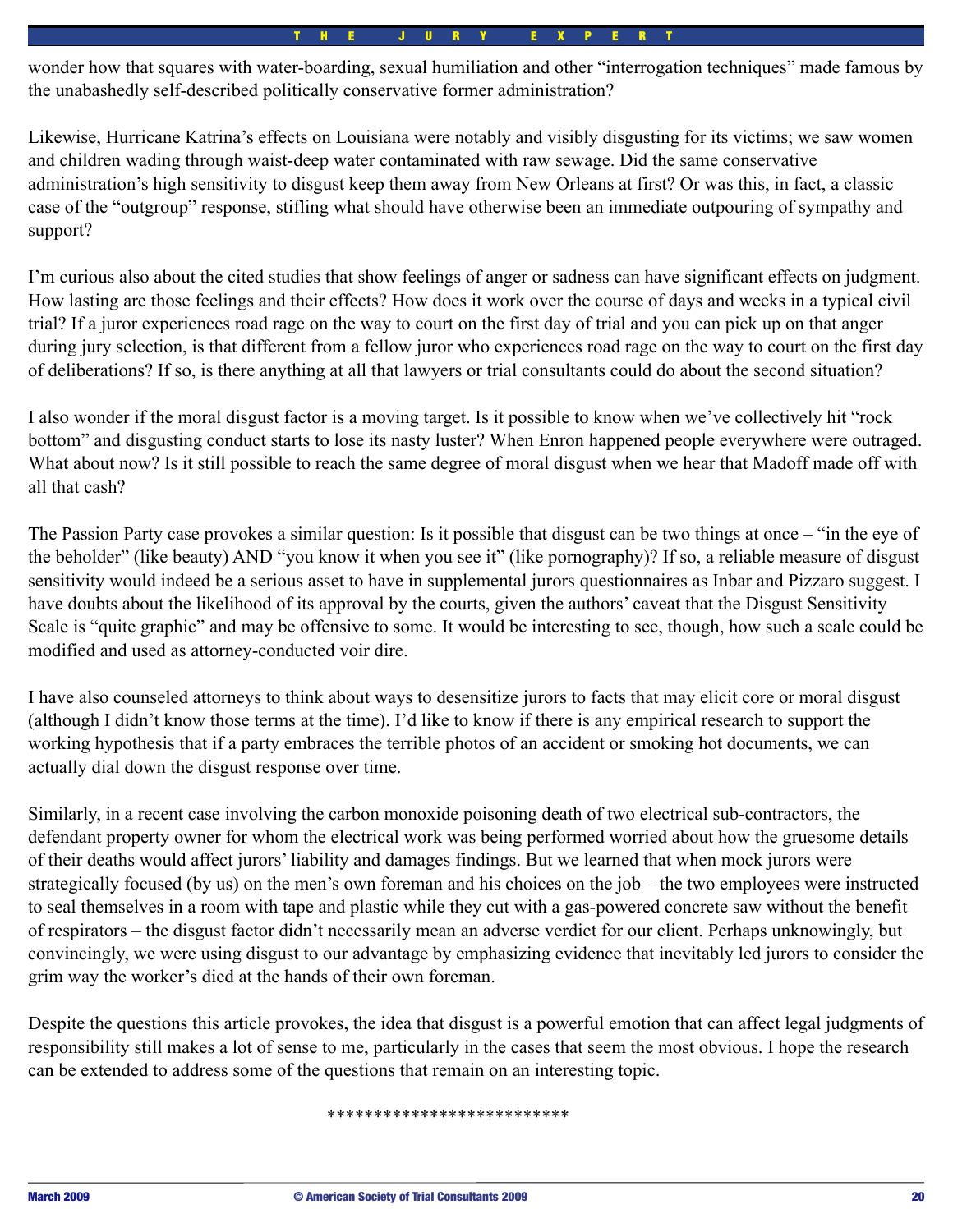# **John G. McCabe responds: How disgust influences moral, social, and legal judgments**

*John G. McCabe*, M.A. [\(john.mccabe@earthlink.net\)](mailto:john.mccabe@earthlink.net), is Chair of the ASTC's Research Committee. John is currently consulting while he completes his doctoral work at Claremont Graduate University. He studies means of correcting juror bias that is caused by negative emotional reactions.

 Some limited areas of the trial law (e.g., victim impact statements, compensation for emotional distress, etc.) allow for legal decision-makers' consideration of their emotional responses. Judges consider potential emotional reactions to evidence and testimony in weighing that information's prejudicial versus probative value. Nonetheless, information judged sufficiently probative can still be, and often is, emotionally provocative. Inbar and Pizarro rightfully point out that the influence of disgust in the jury decision-making process is understudied relative to its potential impact. How to effectively screen jurors who may be more sensitive to feelings of disgust and how to handle emotionally charged information are both difficult problems. In a recent case, jurors discounted otherwise credible eyewitnesses because they were members of a swinger's club, violating the moral norm of purity that Inbar and Pizarro identify. The defense attorney relying on those eyewitnesses apparently did not anticipate the extent of the jurors' disgust reaction, its detrimental impact on the jury's evaluation of the eyewitnesses' credibility, and resultant discounting. The attorney's client was found guilty.

 Emotional responses like disgust (and anger) not only to lead to greater moral outrage and punitiveness but also to greater certainty in judgments. This greater certainty can lead jurors to use less effortful strategies in their examination and processing of trial-related information. Some even speculate that emotional responses are a heuristic: jurors recall the magnitude of their negative emotional reaction to certain evidence or testimony and use it as a *generic prejudice*, a gauge of the probability of the defendants' culpability or liability unrelated to the facts of the case. As the paradigm of the decision-maker as solely a "rational man (or woman)" quickly recedes into the past, the role of emotions such as disgust in jury decision-making is ripe for understanding.

 Although Inbar and Pizarro's short primer on disgust usefully highlights areas that litigators and trial consultants may not be fully considering, it also belies the complexity involved in identifying and communicating about emotions generally. For instance, when reading Inbar and Pizarro's example about former Merrill Lynch CEO John Thain's gluttony, would you say you were more *disgusted* or *angry*? Or were you *saddened* by what the excesses of a culture of greed have wrought for our country? Did it make you *fearful* about the future, or feel *guilty*? Did you experience some *joy* knowing that this despicable character's name has become a punch line for late night comedians? It can be difficult to identify which of these *root* emotions is at play and in what proportion, particularly when gauging others' reactions. Moreover, there are inconsistencies in vocabulary even among people who study these issues. For instance, Inbar and Pizarro's use of *empathy* in the sentence beginning "Unlike the emotion of empathy, which is prototypically..." is confusing. It is unclear whether the authors are referring to empathy as an emotion or are referring to the emotional content of empathy which is often considered an emotional process and not an emotion, per se. One can empathize with any emotion.

 Compounding identification and definitional problems are challenges in communicating to an attorney/ client about the emotional reactions jurors are likely to have. Although many attorneys instinctively address jurors' potential emotional reactions, many others do not. Some attorneys answer questions about how they *feel* about a given case with, "It depends. Who's paying me?" Legal training generally focuses on reason-based arguments and does not include sensitivity training (meant in the least pejorative sense of the term). However,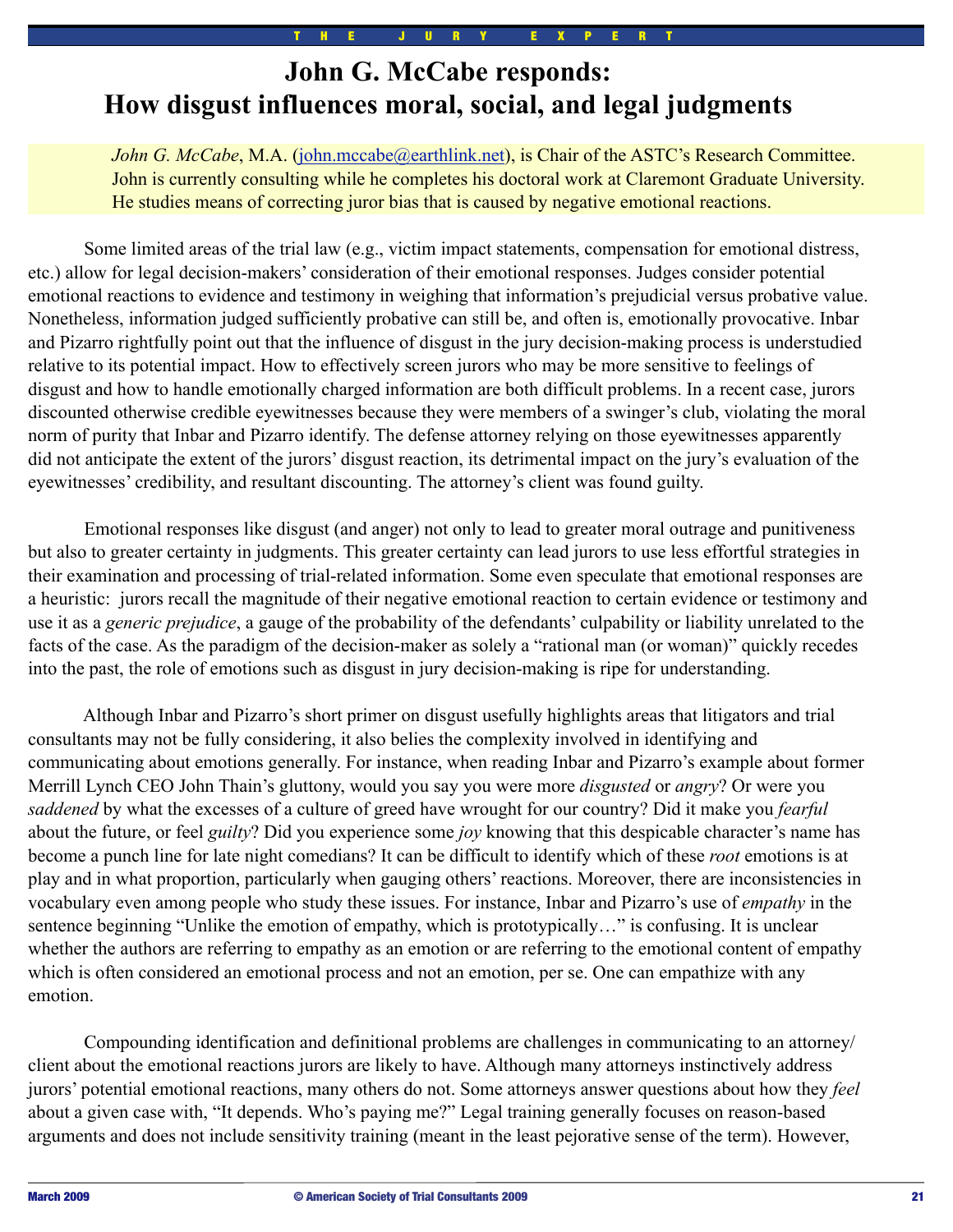considering the potential impact of emotions on jury decision-making, perhaps it should. Indeed, this deficit has not gone unnoticed. Jerry Spence's Trial Lawyer College offers training for attorneys to be more aware of their own emotional states so their use of emotional appeals in jury trials are more emotionally sincere and more effective. The course is called "Psychodrama" and appears to be directed toward plaintiffs' attorneys.

 Less emotionally aware attorneys are more likely to become convinced of the righteousness of their cause and lose touch with their case's emotional impact on the jury. This provides an opportunity for the consultant to add significant value to the attorney/client's case. This is precisely why Inbar and Pizarro's article and similar articles are of such import. The psycho-legal literature has just begun to make a concerted effort to address/explore/investigate emotional reactions' effects on the law. Consultants would be well served not only to understand the literature but also to be trained to effectively communicate with their attorney/clients regarding jurors' potential emotional reactions to trial participants, evidence, and testimony.



# **RESPONSE: How disgust influences moral, social, and legal judgments**

# **by Holly G. VanLeuven**

Holly G. VanLeuven, M.A. [\(hgvanleuven@cox.net\)](mailto:hgvanleuven@cox.net) is a veteran trial consultant located in Scottsdale, Arizona. She works on both civil and criminal cases nationwide.

Yoel Inbar's and David Pizarro's research could be very useful in training aspiring trial consultants and lawyers. Accepting at face value the authors' assumptions – which some may not – at the very least the paper raises issues that should lead to valuable discussion in the classroom. Most of the findings coincide with concepts familiar to experienced trial consultants and experienced trial lawyers, whether learned in the classroom, the courtroom or the community; whether

based on objective experimental findings or subjective personal conclusions. The authors also present numerous ways to use their findings to select juries and manipulate responses from jurors, all familiar to experienced trial consultants and experienced trial lawyers.

It would be extremely valuable to incorporate the concepts discussed into in-service training programs for incoming public officials, appointed or elected, at all levels: local, state and national. Particular training benefits could be developed for officials such as police, city commissioners, judges, legislators, and many others dealing regularly with the general public. Human beings charged with making decisions that directly touch the lives of other human beings need all the help they can get to understand how and why we make moral judgments. As the authors wisely conclude "given the amount of damage disgust is capable of inflicting on innocent people, at the very least it seems as if we should be careful to monitor its influence in the courtroom, in public policy decisions, and in our everyday interactions with others." The reader, taking a dim view of the effectiveness of monitoring, would prefer to see an emphasis on training.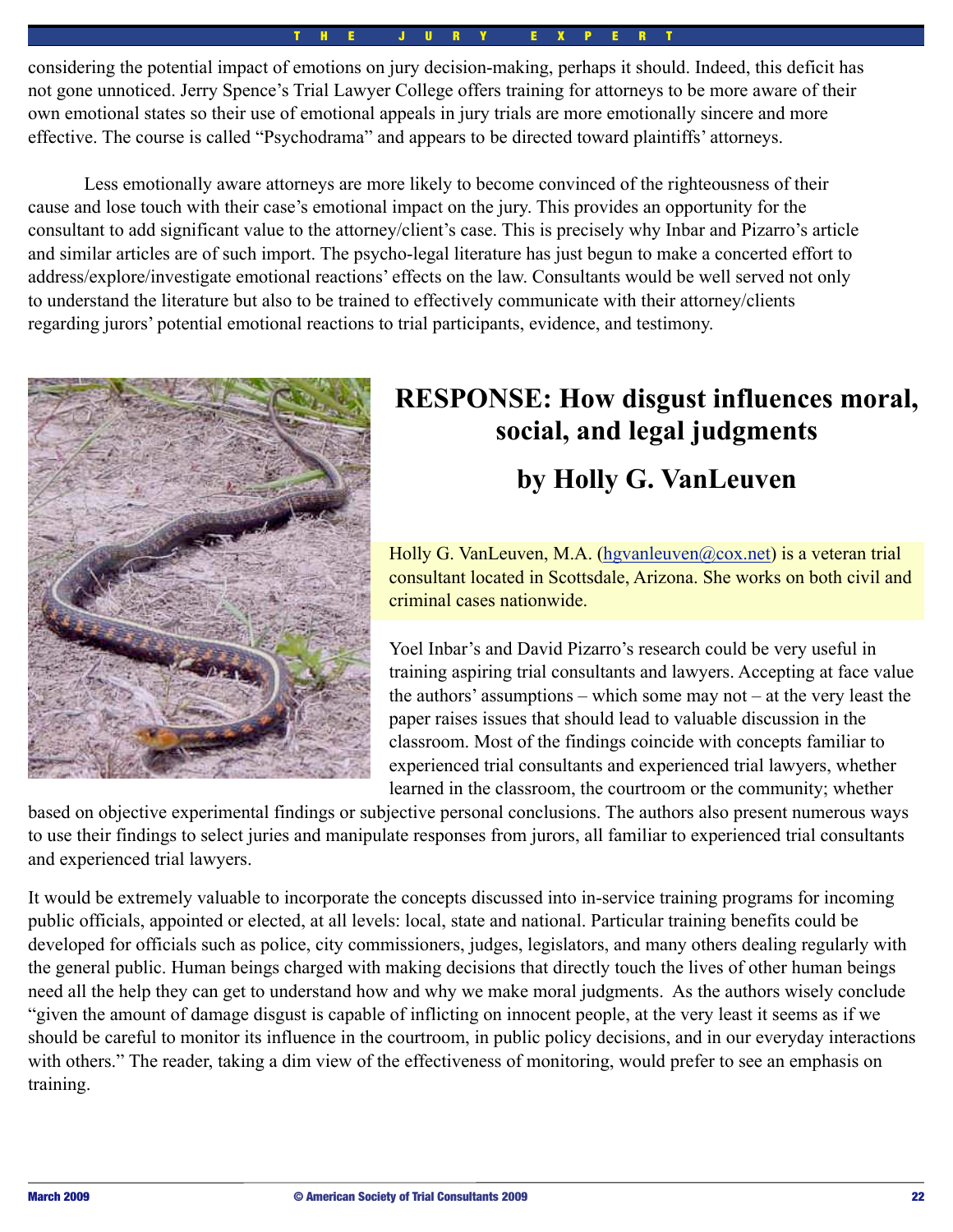My response is strongly influenced by being a student of Sociology. That, and having been raised from infancy on New England Town Meetings where mores traditionally became law, for better or for worse. The laws that apply to the cases we work on are products of the value systems of those with the most power and influence in the jurisdiction involved, local, state or national. Sometimes that means special interest groups win the day, sometimes it's political parties pulling rank. And sometimes, rarely, ordinary citizens organize, flex their political muscles and actually have an impact and are probably fueled by you guessed it: deep-seated, morally indignant, seething DISGUST!

Citation for this article: *The Jury Expert*, 2009, 21(*2*), 11-22.